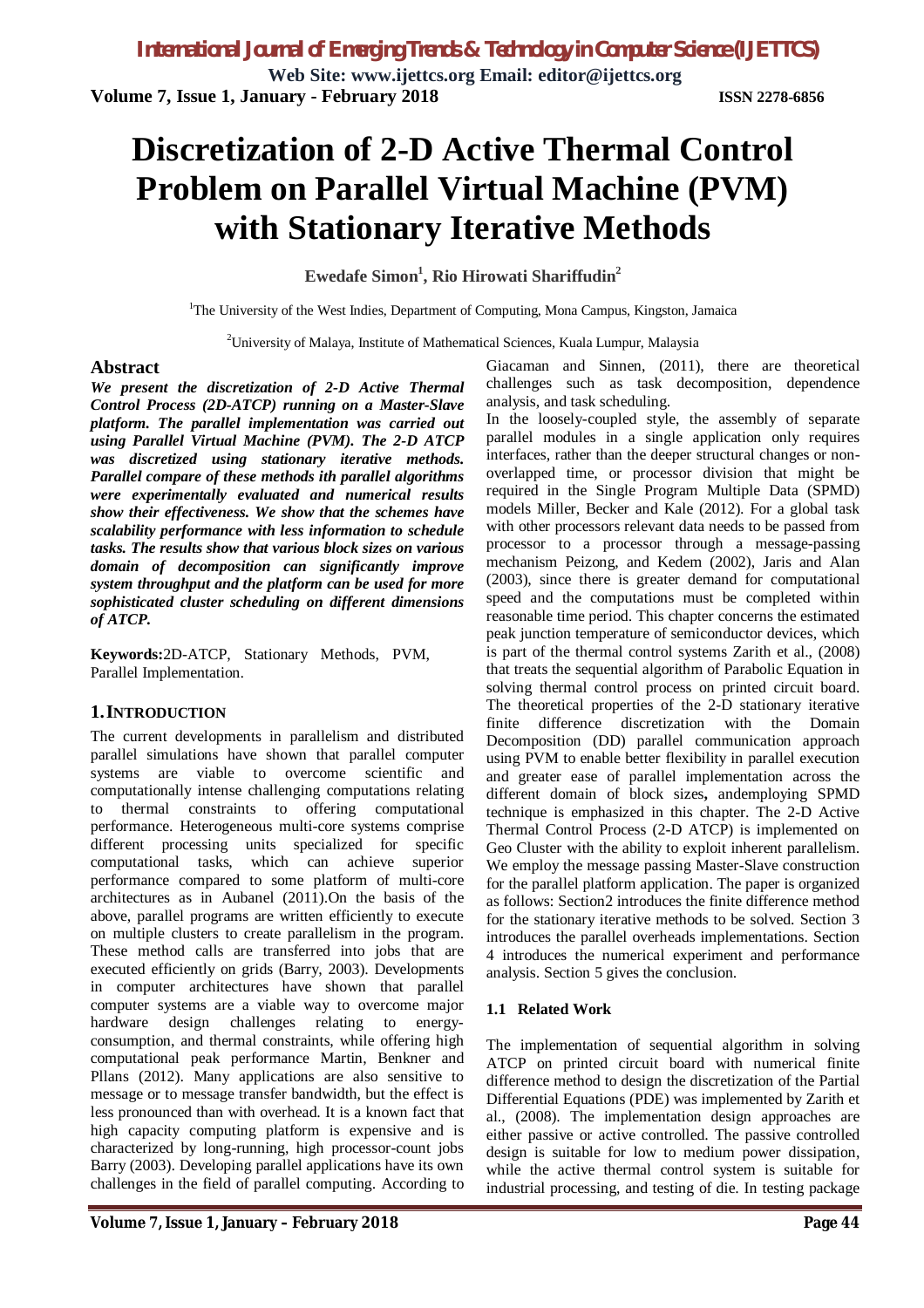**Web Site: www.ijettcs.org Email: editor@ijettcs.org Volume 7, Issue 1, January - February 2018 ISSN 2278-6856**

high-power integrated circuits, active thermal control is useful in providing die-level temperature stability Christopher and Lienhard (2005). They considered active test power sequences that contain many frequencies at various phase angles, each contributing to the temperature of the die. They developed a method of temperature variation of the die, and a method of controlling multiple frequency test sequences subject to a finite temperature tolerance. Sweetland et al., (2003) presented an ATCP of distributed-parameter system; with application to testing of packaged integrated circuit devices, requiring the die-level temperature be modulated to account for the distributed thermal capacitance and resistance of the device packaging. They also demonstrated fundamental limits of temperature control for typical devices under test conditions. Parallelization by time decomposition was first proposed by Lions, Madaya and Turinki, (2011) with motivation to achieve parallel real-time solutions, and even the importance of loop parallelism, loop scheduling have been extensively studied Aguilar and Leiss, (2005). Programming on heterogeneous many-core systems using explicit platform description to support programming by Martin, Banker and Pllans, (2012) constituted a viable approach for coping with power constraints in modern computer architectures, and can be formed across the whole computing landscape to high-end supercomputers and large-scale data centers. Chi-chung et al., (1994) used a network of workstations as a single unit for speeding up computationally intensive applications as a cost-effective alternative to traditional parallel computers. The platform provided a general and efficient parallel solution for timedependent PDE. However, Tian and Yang, (2007) proposed an efficient parallel finite-difference scheme for solving Heat Equations numerically. They based it upon the overlapping DD method. Ewedafe and Rio, (2014) parallelized a 3-D ADI scheme using DD method with the SPMD technique on a Message Passing Interface (MPI) platform of clusters. On the same investigation, Ewedafe and Rio, (2014) used a numerical iterative scheme to solve 2-D Bio-Heat on MPI/PVM cluster systems with the SPMD technique. The Geo cluster are designed for application running on distributed memory clusters which can dynamically and statically calculate partition sizes based on the run-time performance of applications. We use the stationary iterative techniques (Jacobi and Gauss-Seidel) on the resulted matrices from the discretization of the 1-D ATCP model. Parallelization of the problem is carried out using DD parallel communication approach with PVM. The parallelization strategy and performance are discussed, and results of the parallel experiments are presented.

### **2.THE MODEL PROBLEM FOR 2-D ATCP**

The mathematical model for the 2-D ATCP follows a similar model of Sweetland and Lienhard, (2003). For the transient response, the physical model of the device is reduced to the form:

$$
\frac{\partial^2 v(x,t)}{\partial x^2} + \frac{\partial^2 v(y,t)}{\partial y^2} = \frac{1}{(b_t)} \frac{\partial v(x,y,t)}{\partial t}
$$
 (2.1)

where  $b_t$  is the thermal diffusivity (that measure the ability of a material to conduct thermal energy relative to its ability to store thermal energy), and  $b_t = \alpha = \frac{\lambda}{\alpha}$ , *p*  $\mu$ <sup>*t*</sup>  $-\alpha$   $-\beta$  $b_t = \alpha = \frac{k}{k}$  $\rho$  $=\alpha =$ and *k* is the thermal conductivity  $(W/(m.k))$ ,  $\rho$  is the density  $(kg/m^3)$ , and  $c_\rho$  is the specific heat capacity  $(J/(kgk))$  while  $\mathcal{P}$ <sub>*c*</sub> together can be considered the volumetric heat capacity  $(J/(m^3k))$ . Hence,

$$
b_t \left( \frac{\partial^2 v(x,t)}{\partial x^2} + \frac{\partial^2 v(y,t)}{\partial^2 y} \right) = \frac{\partial v(x,y,t)}{\partial t}
$$

*t V y V x*  $b_i \left(\frac{\partial^2 V}{\partial x^2} + \frac{\partial^2 V}{\partial y^2}\right) = \frac{\partial V}{\partial x^2}$  $\text{let } v(x,t) = v(y,t) = v(x, y,t) = V, \text{ then we have } (2.2)$  $=\frac{\partial}{\partial x}$  $\partial$  $+\frac{\partial}{\partial}$  $\partial$  $\left(\frac{\partial^2 V}{\partial x^2} + \frac{\partial^2 V}{\partial y^2}\right)$ 2 2 2

we can then solve (2.2) by extending the 2-D explicit finite difference method to become:

$$
\frac{\partial V}{\partial t} = V_{t} = \frac{V_{i,j+1} - V_{i,j}}{\Delta t}
$$
  
\n
$$
\frac{\partial^{2} V}{\partial x^{2}} = V_{xx} = \frac{V_{i+1,j} - 2V_{i,j} + V_{i-1,j}}{(\Delta x)^{2}}
$$
 (2.3)  
\n
$$
\frac{\partial^{2} V}{\partial y^{2}} = V_{yy} = \frac{V_{i,j+1} - 2V_{i,j} + V_{i,j-1}}{(\Delta y)^{2}}
$$

applyingEq.  $(2.3)$  on Eq.  $(2.2)$ , the temperature of the explicit node is given by:

$$
\frac{V_{i,j+1} - V_{i,j}}{\Delta t} = b_i \left( \frac{V_{i+1,j} - 2V_{i,j} + V_{i-1,j}}{(\Delta x)^2} + \frac{V_{i,j+1} - 2V_{i,j} + V_{i,j-1}}{(\Delta y)^2} \right)
$$
(2.4)

#### **2.1 Jacobi Scheme**

If we applied the central difference and forward difference from the above into Eq. (2.2) we have:

$$
V_{i,j}^{n+1} = V_{i,j}^{n} + \frac{b_{i} \Delta t}{\Delta^{2}} (V_{i+1,j}^{n} + V_{i-1,j}^{n} + V_{i,j+1}^{n} + V_{i,j-1}^{n} - 4V_{i,j}^{n}) \quad i = 1...,n, \quad j = 1...,m
$$
 (2.5)

it is stable in one spatial dimension only if  $\Delta t / \Delta^2 \leq 1/2$ . In two dimensions this becomes  $\Delta t / \Delta^2 \leq 1/4$ . Suppose we try to take the largest possible time step, and set  $\Delta t = \Delta^2 / 4$ . Then equation (4.3.5) becomes: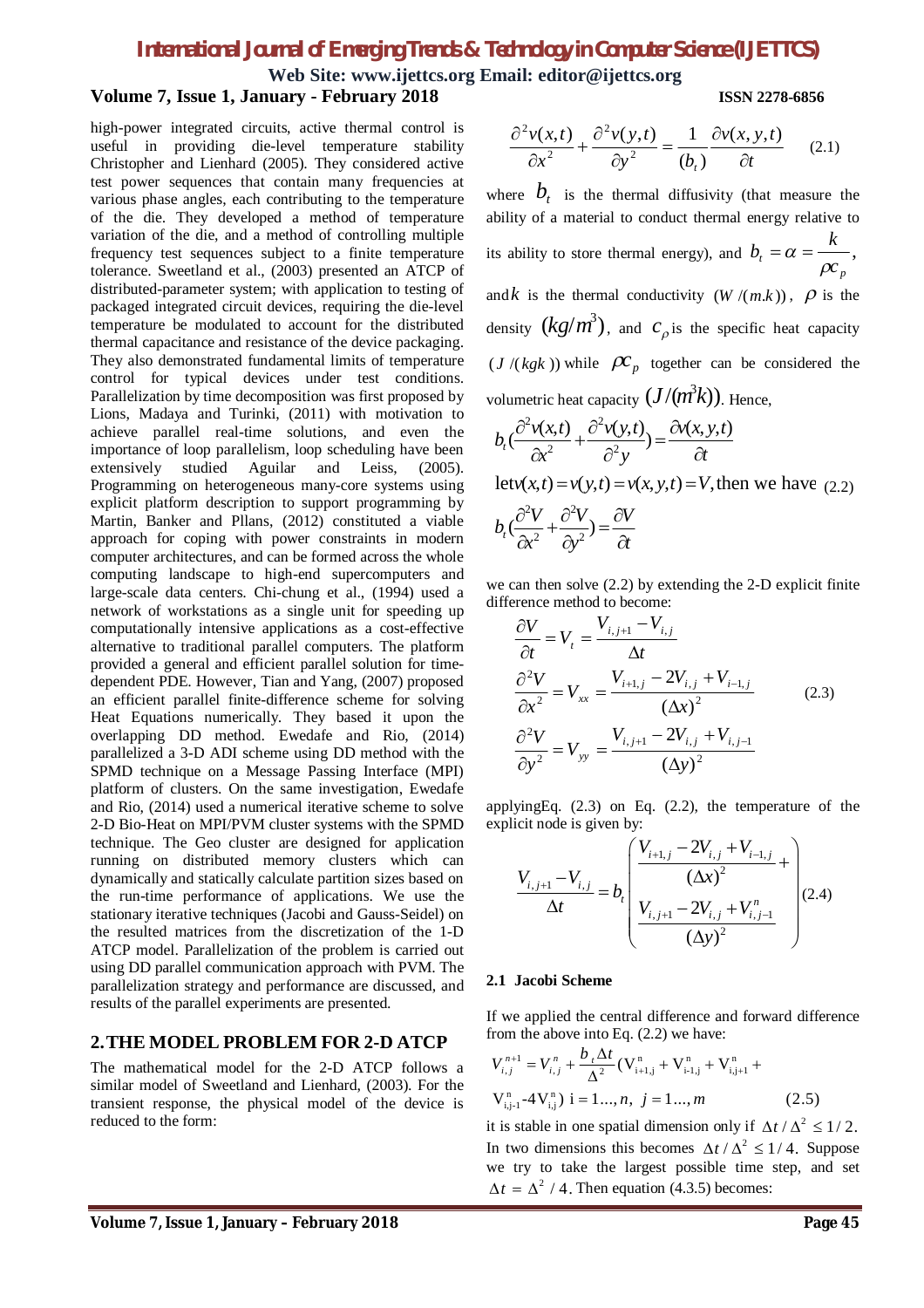**Web Site: www.ijettcs.org Email: editor@ijettcs.org Volume 7, Issue 1, January - February 2018 ISSN 2278-6856**

$$
V_{i,j}^{n+1} = \frac{1}{4} (V_{i+1,j}^n + V_{i-1,j}^n + V_{i,j+1}^n + V_{i,j-1}^n) (2.6)
$$

thus the algorithm consists of using the average of  $V$  at its four nearest neighbor points on the grid (plus contribution from the source). This procedure is then iterated until convergence. This method is in fact a classical method with origins dating back to the last century, called "Jacobi's method".

#### **2.2 Gauss-Seidel Scheme**

Here we make use of updated values of  $V$  on the right hand of side of (2.6) as soon as they are available. The averaging is done in place instead of being copied from an earlier time step to a later one. If we proceed along the rows, incrementing j for fixed I, we write the computing formula as:

$$
V_{i,j}^{n+1} = \frac{1}{4} (V_{i+1,j}^n + V_{i-1,j}^{n+1} + V_{i,j+1}^n + V_{i,j-1}^{n+1}) (2.7)
$$

if we had the approximate values of the unknowns at each grid points, this equation can be used to generate new values.

#### **2.3 Gauss-Seidel Scheme**

From (2.7), adding superscripts to show that a new value is computed from previous iterates,  $(x_i, t_j)$ , If, instead of adding just the bracketed term, we add a larger value (thus "overrelaxing"), we get the new iterating relation

$$
U_{i,j}^{(n+1)} = U_{i,j}^{(n)} + \alpha \left[ \frac{U_{i+1,j}^{(n)} + U_{i-1,j}^{(n+1)} + U_{i,j+1}^{(n)} - 4U_{i,j}^{(n)}}{4} \right].
$$
\n(2.8)

maximum acceleration is obtained for some optimum value of  $\omega$ . This optimum value will always lie between 1.0 and 2.0. We define a scalar  $\omega_n (0 < \omega_n < 2)$  and apply Eq. (2.7) to all interior points  $(i, j)$  and call it  $U'_{i,j}$ . Hence, we have:

$$
U_{i,j}^{n+1} = \omega_n U_{i,j}^{\prime} + (1 - \omega_n) U_{i,j}^n
$$

## **3.PARALLEL IMPLEMENTATION WITH PVM**

The parallelization of the computations is implemented by means of grid partitioning technique (Coelho &Carvalho, 1993). The computing domain is decomposed into many blocks with reasonable geometries. Along the block interfaces, auxiliary control volumes containing the corresponding boundary values of the neighboring block are introduced, so that the grids of neighboring blocks are overlapped at the boundary. When the domain is split, each block is given an I-D number by a "master" task, which assigns these sub-domains to "slave" tasks running in individual processors. In order to couple the sub-domains' calculations, the boundary data of neighboring blocks have

to be interchanged after each iteration. The calculations in the sub-domains use the old values at the sub-domains' boundaries as boundary conditions. This may affect the convergence rate; however, because the algorithm is implicit, the blocks strategy can preserve nearly same accuracy as the sequential program. The implementation was done on Geo Cluster consisting of 16 Intel Celeron CPU J 1900 at 1.99GHz quad core, and 495.7GB of Disk type. PVM Geist and Dongarra, (1998) is a software system that enables a collection of heterogeneous computers to be used as a coherent and flexible concurrent computational resource PVM is ideally suited for concurrent applications composed of many interrelated parts, and is very useful for the study of large-scale parallel computation. Partitioning strategy simply divides the problem into parts. Most partitioning formulations, however, require the results of the parts to be combined to obtain the desired result. Partitioning can be applied to the program data i.e. dividing the data and operating upon the divided data concurrently. This is called data partitioning or DD. When the domain is splinted, each block is given an identification number by a "master" task, which assigns these sub-domains to "slave" tasks running in individual processors. In order to couple the sub-domains' calculations, the boundary data of neighboring blocks have to be interchanged after each iteration. The calculations in the sub-domains use the old values at the sub-domains' boundaries as boundary conditions. DD is used to distribute data between different processors; the static load balancing is used to maintain same computational points for each processor. Data parallelism originated the SPMD Laurant, (2001), thus, the finite difference approximation used in this paper can be treated as an SPMD problem. The SPMD model contains only a single program with multiple data and each process will execute the same code. To facilitate this within a single program, statements need to be inserted to select which portions of the code will be executed by each processor. The copy of the program is started by checking pvm\_parent, it then spawns multiple copies of itself and passes then the array of tids. At this point, each copy is equal and can work on its partition of the data in collaboration with other processes. In the master model, the master program spawns and direct a number of slave program which perform computations. Any pvm task can initiate processes on the machine. The master calls pvm\_mytid, which as the first pvm call, enrolls this task in the pvmsystem. It then calls pvm\_spawn to execute a given number of slave programs on other machines in pvm. Each slave calls pvm\_tid to determine its task id in the virtual machine, and then uses the data broadcast from the master to create a unique ordering from 0 to nproc minus 1. Subsequently, pvm\_send and pvm\_recv are used to pass messages between processors. When finished, all pvm programs call pvm\_exit to allow pvm to disconnect any sockets to the process and keep track of which processes are currently running. A master program wakes up worker programs, assign initial data to the workers and let them work, receive results from workers, update and display them. The worker program works like this: receive initial data from master, exchange the edges data with the next-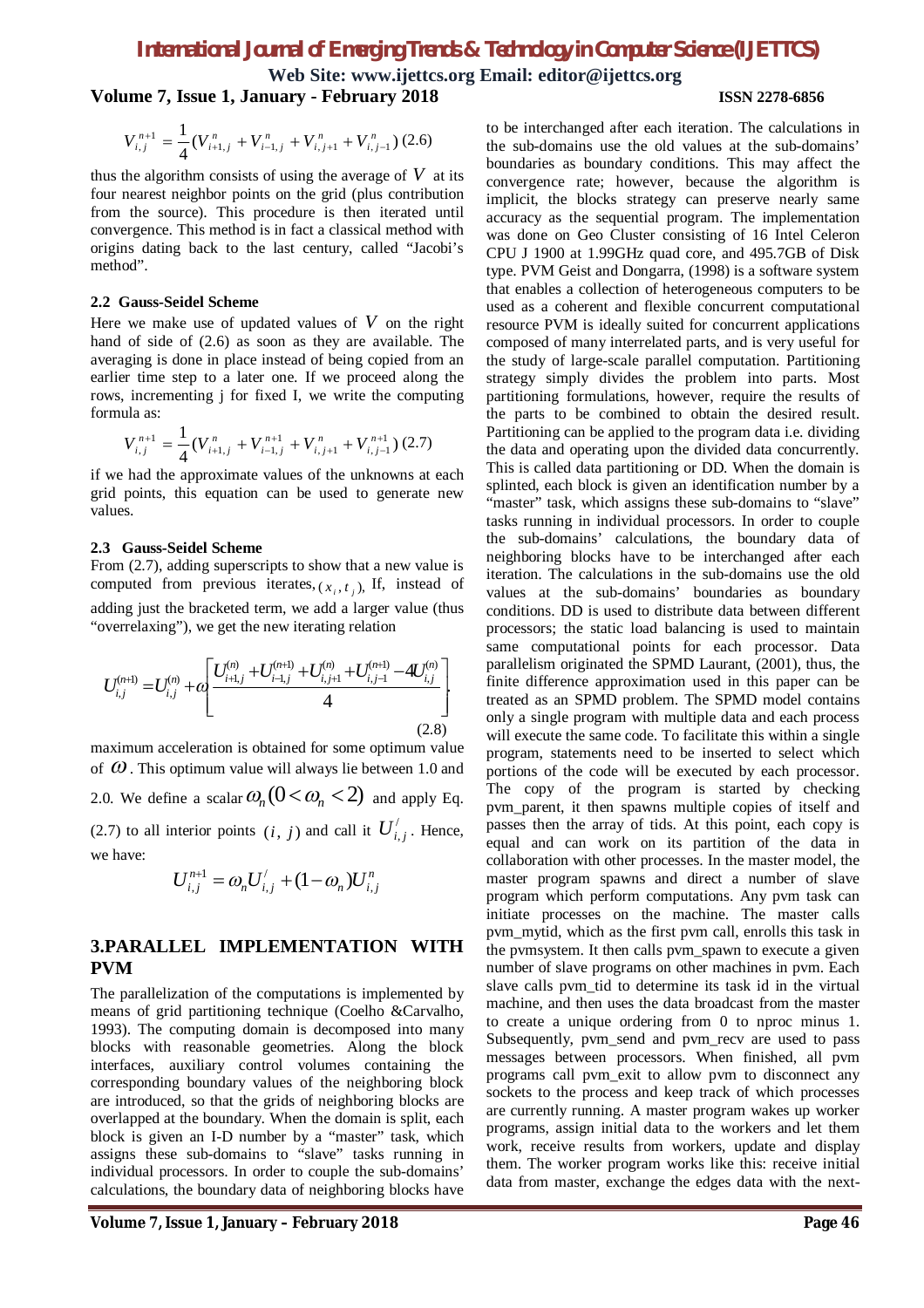**Web Site: www.ijettcs.org Email: editor@ijettcs.org Volume 7, Issue 1, January - February 2018 ISSN 2278-6856**

door workers, and send the result to the master.Speed-up and efficiency are commonly used to measure the performance of a parallel code. The runtime of the original serial code is used as a measured of the runtime on one processor. In this context, runtime can be defined as the time that has elapsed from the first moment when the first processor actually begins execution of the program to the moment when the last process executes its last statement. In this present code, time is measured after the initialization of PVM, and before the domain decomposition. The time measurement ends after the writing of the last result, just before finalizing PVM. Only the timing of the day is considered. The parallel Speed-up (Sp) is the ratio of the runtime on one processor t1 to the runtime on P processor tp.The performance metric most commonly used is the speedup and efficiency which gives a measure of the improvement of performance experienced by an application when executed on a parallel system. Speedup is the ratio of the serial time to the parallel version run on N processors. Efficiency is the ability to judge how effective the parallel algorithm is expressed as the ratio of the speedup to N processors. In traditional parallel systems it is widely define as:

$$
S(n) = \frac{T(s)}{T(n)}, \quad E(n) = \frac{S(n)}{n} \quad (3.1)
$$

where $S(n)$  is the speedup factor for the parallel computation,  $T(s)$  is the CPU time for the best serial algorithm,  $T(n)$  is the CPU time for the parallel algorithm using N processors,  $E(n)$  is the total efficiency for the parallel algorithm. However, this simple definition has been focused on constant improvements. A generalized speedup formula is the ratio of parallel to sequential execution speed. A thorough study of speedup models with their advantages and disadvantages. A different approach known as relative speedup, considers the parallel and sequential algorithm to be the same. While the absolute speedup calculates the performance gain for a particular problem using any algorithm, relative speedup focuses on the performance gain for a specific algorithm that solves the problem. The parallel efficiency and the corresponding speedup are commonly written as follows:

$$
S_{par}(n) = \frac{T(1)}{T(n)}, E_{par}(n) = \frac{S_{par}(n)}{n}
$$
 (3.2)

The parallel efficiency takes into account the loss of efficiency due to data communication and data management owing to domain decomposition. The CPU time for the parallel computations with N processors can be written as follows:

$$
T(n) = T_m(n) + T_{sd}(n) + T_{sc}(n)
$$
 (3.3)

where $T_m(n)$  is the CPU time taken by the master program,  $T_{sd}(n)$  is the average slave CPU time spent in data communication in slaves,  $T_{sc}(n)$  is the average CPU time expressed in computation in slaves. Generally,

$$
T_m(n) = T_m(1), T_{sd}(n) = T_{sd}(1), T_{sc}(n) = \frac{T_{sc}(1)}{n}, (3.4)
$$

Therefore, the speedup can be written as:

$$
S_{par}(n) = \frac{T(1)}{T(n)} = \frac{T_{ser}(1) + T_{sc}(1)}{T_{ser}(1) + T_{sc}(1)/n} < \frac{T_{ser}(1) + T_{sc}(1)}{T_{ser}(1)} (3.5)
$$

Where  $T_{ser}$  (1) =  $T_m$  (1) +  $T_{sd}$  (1), which is the part that cannot be parallelized. This is called Amdahl's law, showing that there is a limiting value on the speedup for a given problem. The corresponding efficiency is given by:

$$
Epar(n) = \frac{T(1)}{nT(n)} = \frac{Tser(1) + Tsc(1)}{nTser(1) + Tsc(1)}
$$
  

$$
< \frac{Tser(1) + Tsc(1)}{nTser(1)}
$$
 (3.6)

the parallel efficiency represents the effectiveness of the parallel program running on *N* processors relative to a single processor. However, it is the total efficiency that is of real significance when comparing the performance of a parallel program to the corresponding serial version. Let  $T_s^{No}(1)$  denotes the CPU time of the corresponding serial program to reach a prescribed accuracy with *No* iterations,  $T_{B=B}^{N_1L}(n)$  $B = B$  (*n*) denotes the total CPU time of the parallel version of the program with B blocks run on *N* processors to reach the same prescribed accuracy with  $N_i$  iterations including any idle time. The superscript *L* acknowledges degradation in performance due to the load balancing problem. The total efficiency in (3.1) can be decomposed as follows:

$$
E(n) = \frac{T_s^{N_o}(1)}{n T_{B=B}^{N_l}(n)} = \frac{T_s^{N_o}(1)}{T_{B=1}^{N_o}(1)} \frac{T_{B=1}^{N_o}(1)}{T_{B=B}^{N_o}(1)} \n\frac{T_{B=B}^{N_o}(1)}{T_{B=B}^{N_h}(1)} \frac{T_{B=B}^{N_l}(1)}{T_{B=B}^{N_l}(n)} \frac{T_{B=B}^{N_l}(n)}{T_{B=B}^{N_l}(n)},
$$
\n(3.7)

where  $T^{N_1}_{B=B}(n)$  $T^{N_{\rm l}}_{B=B}(n)$  has the same meaning as  $T^{N_{\rm l}L}_{B=B}(n)$  $B=B$  (*n*) except the idle time is not included. Comparing (3.4) and (3.1), we obtain: *N*

$$
E_{load}(n) = \frac{T_{B=B}^{N_1}(n)}{T_{B=B}^{N_1}} , E_{par}(n) = \frac{T_{B=B}^{N_1}(1)}{n.T_{B=B}^{N_1}(n)},
$$
  
\n
$$
Enum(n) = \frac{T_{s}^{N_o}(1)}{T_{B=B}^{N_1}(1)} = \frac{T_{s}^{N_o}(1)}{T_{B=1}^{N_o}(1)} \frac{T_{B=1}^{N_o}(1)}{T_{B=B}^{N_o}(1)} \frac{T_{B=B}^{N_o}(1)}{T_{B=B}^{N_1}(1)},
$$
  
\n
$$
when B=1 and n = 1, T_m(1) + T_{sd}(1) << T_{sc}(1), then
$$

$$
T_{B=1}^{N_o}(1)/T_s^{N_o}(1) \approx 1.0.
$$
 We note that  

$$
T_{B=B}^{N_o}(1)/T_{B=B}^{N_1}(1) = N_o / N_1.
$$
 Therefore,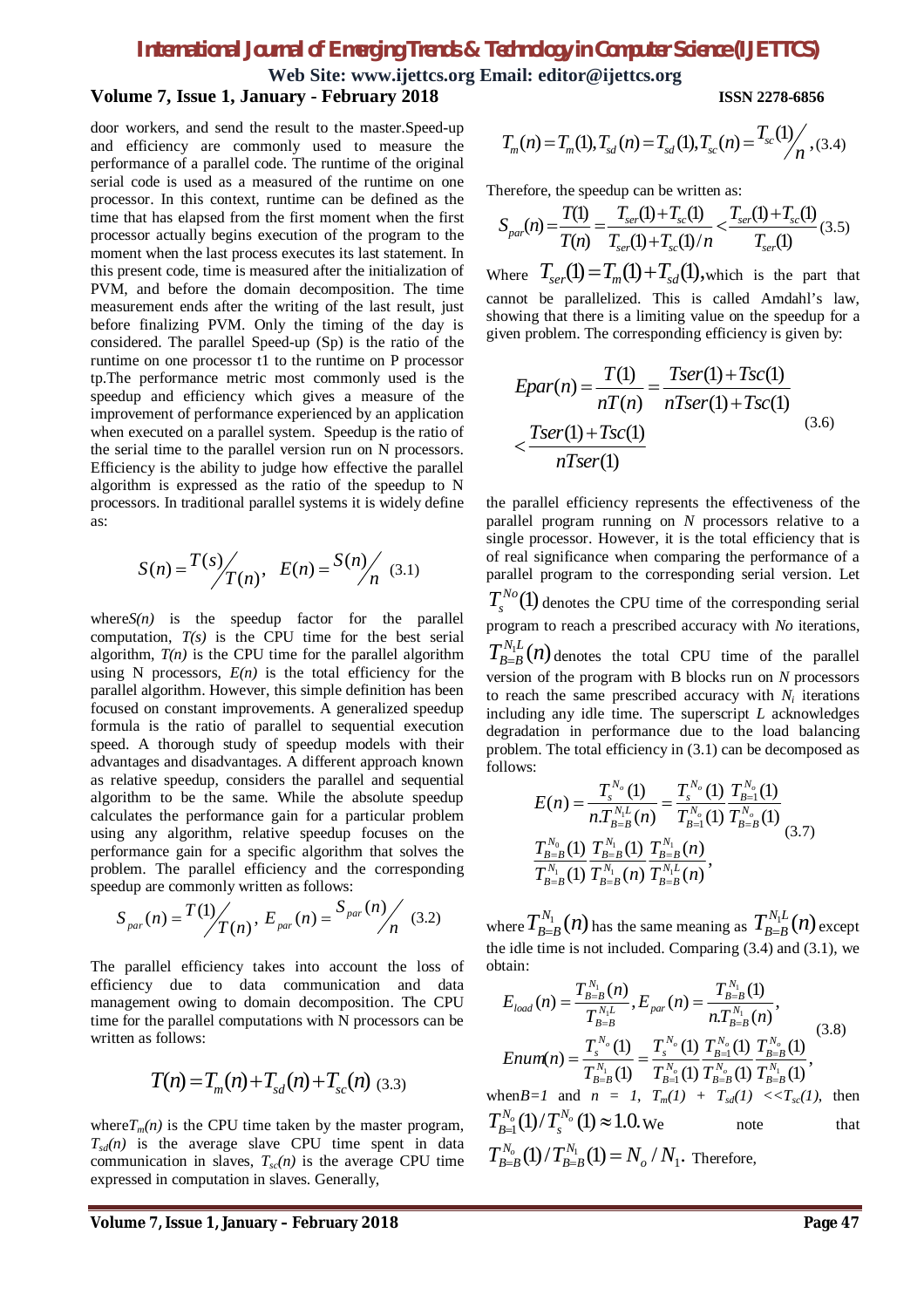**Web Site: www.ijettcs.org Email: editor@ijettcs.org Volume 7, Issue 1, January - February 2018 ISSN 2278-6856**

$$
E_{num}(n) = E_{dd} \frac{N_o}{N_1}, \quad E_{dd} = \frac{T_{B=1}^{N_o}(1)}{T_{B=B}^{N_o}(1)}(3.9)
$$

we call (3.9) domain decomposition efficiency (DD), which includes the increase of CPU time induced by grid overlap at interfaces and the CPU time variation generated by DD

techniques. The second term  $N_o/N_1$  in the right-hand side of (3.9) represents the increase in the number of iterations required by the parallel method to achieve a specified accuracy compared to the serial method. With static load balancing the computation time of parallel subtasks should be relatively uniform across processors; otherwise, some processors will be idle waiting for others to finish their subtasks. The activities of communication are slow compare to computation, often by order of magnitude. The communication costs are measured in terms of latency and bandwidth. The communication costs comprised of the physical transmission costs and the protocol overhead. The overhead is high in heterogeneous networks, where data may have to be converted to another format. The communication cost can be reduced but not avoided. The non-blocking communication is employed across SPMD to reduce the problem of blocking. Factors considered in communication include; Cost of communications which implies overhead and required synchronization between tasks, latency versus bandwidth, synchronization communication, and efficiency of communication. We have our grid distributed in a block fashion across the processors, the values for the ghost cells are calculated on neighboring processors and sent using PVM class. Synchronization is the coordination of parallel tasks associated with communication. A routine that returns when the transfer has been completed is a synchronous message passing and performs two actions: transferring of data then synchronous processes through send / receive operations.

## **4.NUMERICAL EXPERIMENTS AND PERFORMANCE ANALYSIS**

Consider the 2D-ATCP of the form in Eq. (4.1) with boundary and initial conditions as:

 $U(x, y, 0) = F(x, y), (x, y, t) \in R \times \{0\}, (4.1)$ 

and *U*  $(x, y, t)$  is specified on the boundary of *R*,  $\partial R$  by

 $U(x, y, t) = G(x, y, t), (x, y, t) \in \partial R \times (0, T], (4.2)$ 

where for simplicity we assume that the region *R* of the *xy*plane is a rectangle. Consider the 2-D ATCP (4.1) with the auxiliary conditions (4.2) and (4.3). The region R is a rectangle defined by

$$
R = \{(x, y): 0 \le x \le L, 0 \le y \le M\}.
$$

At the point  $P(x_i, y_i, t_k)$  in the solution domain, the value

of 
$$
U(x, y, t)
$$
 is denoted by  $U_{i, j, k}$  where  $\frac{4}{5}$   
 $x_i = i\Delta x$ ,  $y_j = j\Delta y$  for  $0 \le i \le (m+1), 0 \le j \le (n+1)$  and

$$
\Delta x = L/(m+1), \Delta y = M/(n+1).
$$
 The increment in the time *t*,  $\Delta t$  is chosen such that

$$
t_k = k\Delta t \text{ for } k = 0, 1, 2, \dots \text{for} \qquad \text{simplicity} \qquad \text{of}
$$

presentation, we assume that m and n are chosen so that  $\Delta x = \Delta y$  and consequently the mesh ratio is defined. We obtain speedup and efficiency for various mesh sizes i.e. 100x100 mesh size to 1000x1000 mesh size are listed in Tables 1 to 3. The Tables show the parallel time decreasing as the number of processors increase for using the stationary iterating schemes. The speedup and efficiency versus the number of processors are shown in Fig. 3 and Fig. 4, respectively. The results in the Tables show that the parallel efficiency increases with increasing grid size, and decreases with the increasing block number for given grid size. As the number of processors increase, though this leads to a decrease in execution time, but a point is reached when the increased processors will not have much impact on total execution time. Performance begins to degrade with an effect caused by the increase in communication overhead as the mesh increases. The gain in increasing execution time for certain mess sizes is due to uneven distribution of the computational cell, and the execution time has a very small change due to DD influence on performance in parallel computation.To obtain a high

efficiency, the slave computational time  $T_s(1)$  should be

significantly larger than the serial time  $T_{ser}$ . In this present program, the CPU time for the master task and the data communication is constant for a given grid size and subdomain. Therefore, the task in the inner loop should be made as large as possible to maximize the efficiency. The speed-up and efficiency obtained for various sizes of 100x100 to 1000x1000 are for various numbers of subdomains;

**Table 1:** Execution time and Speed-up for the JacobiScheme on the 2-D ATCP

| P | mxn       | Tl    | T2    | T3    | Τ4    | Spl | Sp2  | Sp3  | Sn4  |
|---|-----------|-------|-------|-------|-------|-----|------|------|------|
|   | 100x100   | 0.52  | 0.48  | 0.45  | 0.44  |     | 1.08 | 1.15 | 1.18 |
| 2 | 200x200   | 2.97  | 1.95  | 1.83  | 1.82  |     | 1.52 | 1.62 | 1.63 |
| 3 | 300x300   | 6.66  | 6.26  | 4.39  | 4.16  |     | 1.06 | 1.52 | 1.60 |
| 4 | 500x500   | 14.78 | 12.98 | 12.17 | 12.13 |     | 1.14 | 1.21 | 1.22 |
| 5 | 1000x1000 | 62.46 | 50.83 | 46.58 | 46.74 |     | 1.23 | 1.34 | 1.34 |

**Table 2:** Execution time and Speed-up for the Gauss-Seidel Scheme on the 2-D ATCP

| P | mxn       | Tl    | Т2    | T3    | T4    | <b>Spl</b> | Sp2  | Sp3  | Sp4  |
|---|-----------|-------|-------|-------|-------|------------|------|------|------|
|   | 100x100   | 0.52  | 0.51  | 0.45  | 0.45  |            | 1.02 | 1.16 | 1.16 |
| 2 | 200x200   | 2.48  | 2.31  | 1.99  | 1.83  |            | 1.07 | 1.25 | 1.36 |
| 3 | 300x300   | 6.22  | 5.13  | 4.44  | 4.16  |            | 1.21 | 1.40 | 1.50 |
| 4 | 500x500   | 16.94 | 13.95 | 12.28 | 12.21 |            | 1.21 | 1.38 | 1.39 |
| 5 | 1000x1000 | 65.92 | 51.25 | 46.61 | 46.43 |            | 1.29 | 1.41 | 1.42 |

**Table 3:** Execution time and Speed-up for the SOR Scheme on the  $2\overline{D}$  ATCP

| $\beta$ and $\alpha$ and $\alpha$ and $\alpha$ and $\alpha$ and $\alpha$ |           |       |       |       |       |            |      |      |      |
|--------------------------------------------------------------------------|-----------|-------|-------|-------|-------|------------|------|------|------|
| P                                                                        | mxn       | Tl    | 12    | 13    | T4    | <b>Spl</b> |      | Sp3  | Sp4  |
|                                                                          | 100x100   | 2.14  | 0.58  | 0.45  | 0.42  |            | 3.69 |      | 5.10 |
|                                                                          | 200x200   | 9.51  | 2.35  | 1.80  | 1.73  |            | 4.05 | 5.28 | 5.50 |
|                                                                          | 300x300   | 22.64 | 5.34  | 4.08  | 3.93  |            | 4.24 | 5.55 | 5.76 |
|                                                                          | 500x500   | 69.08 | 15.66 | 12.73 | 10.95 |            | 4.41 | 5.43 | 6.31 |
| 5                                                                        | 1000x1000 | 78.9  | 60.64 | 44.42 | 44.33 |            | 5.13 |      | 7.01 |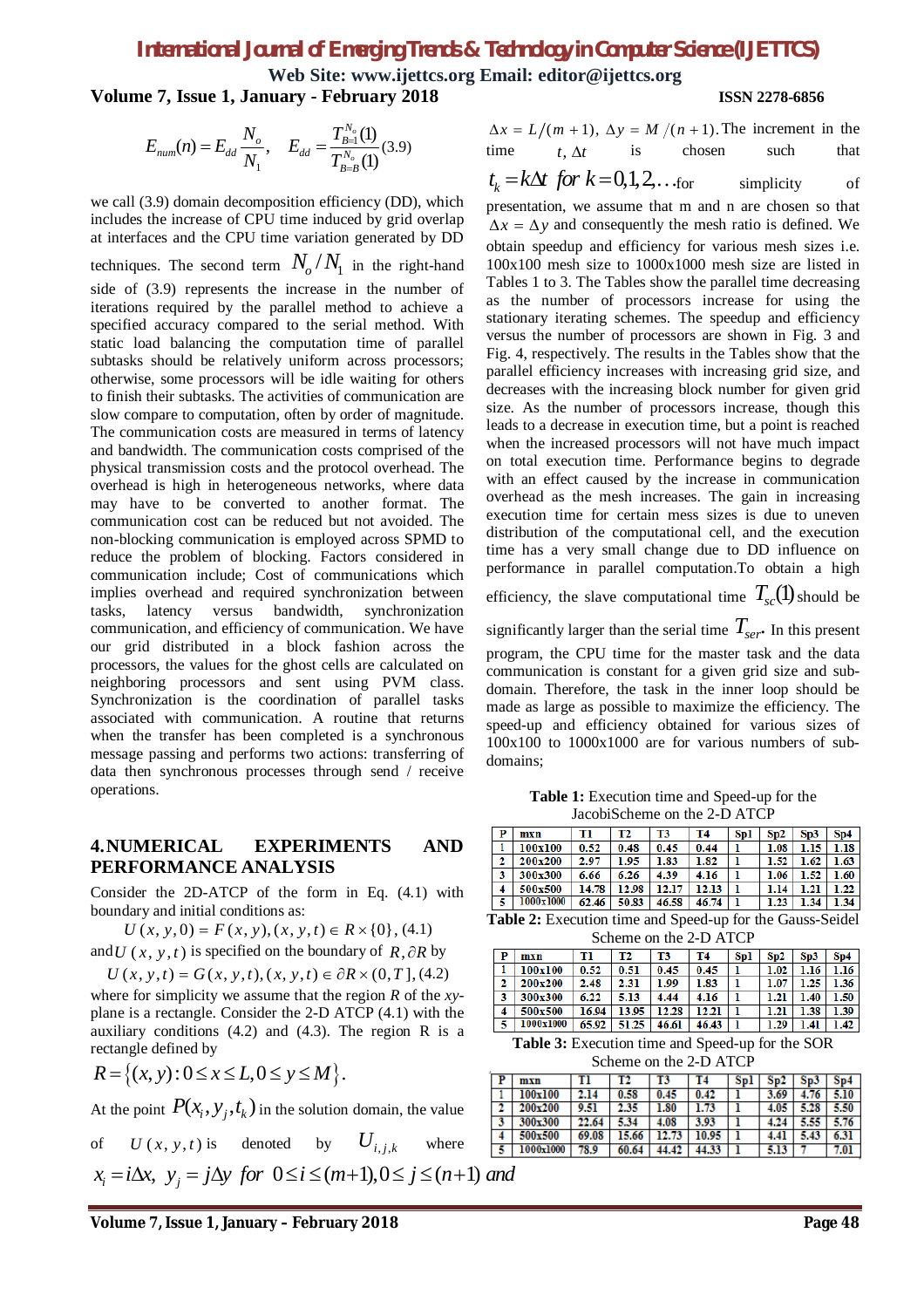**Web Site: www.ijettcs.org Email: editor@ijettcs.org Volume 7, Issue 1, January - February 2018 ISSN 2278-6856**





**Fig. 4:** Sp for Gauss-Seidel Scheme



**Fig. 3:** Speed-up for SOR Scheme

## **5.CONCLUSIONS**

In this paper, we consider the 2-D ATCP with PVM and using DD parallel implementation with stationary methods on parallel platform on the resulted matrices of the 2-D ATCP model with the flexibility of a parallel platform on the general-purpose message-driven execution. The algorithms presented show significant improvement when implemented on the above number of processors. In addition to the ease of use compared to other common approaches, the results show negligible overhead with effective load scheduling which produce the expected inherent speedups. Different speedups and efficiencies were recorded for the different schemes and we observed that the schemes exhibited convergence to stability when accessed with various mesh sizes and do conform to unity.

## **References**

- [1]. Aguilar, J. E., Leiss, E. (2005). Parallel Loop Scheduling Approaches forDistributed and Shared Memory System.Parallel Process Letter  $15$   $(1 - 2)$ , 2005, pp. 131 – 152
- [2]. Aubanel, E. (2011). Scheduling of tasks in the parareal algorithm.Parallel Computing,  $37(3)$ ,  $172 - 182$
- [3]. Barry, W. Michael, A. (2003).Parallel Programming Techniques and Application using Networked Workstation and Parallel Computers. Prentice Hall, New Jersey
- [4]. Burden, R. L., Faires, J. D. (1993).Numerical Analysis 5th ed.' PWS Publishing Company, Boston, 1993
- [5]. Chi-chung, H., Ka-keung, C., Man-Sheung Yuen, G., Hamdi, M. (1994). Solving PDE on Network of Workstation. IEEE, pp194 – 200
- [6]. Christopher, C. R., Lienhard, J. H. (2005). Active Thermal Control of Distributed Parameter Systems Excited at Multiple Frequencies. Journal of Heat Transfer
- [7]. Coelho, P. J., Carvalho, M. G. (1993). Application of a Domain Decomposition Techniqueto the Mathematical Modeling of Utility Boiler.Journal of Numerical Methods in Eng., 36 pp 3401 – 3419
- [8]. Ewedafe, S. U., Rio, H. S. (2014). On the Parallel Design and Analysis for 3-D ADI Telegraph Problem with MPI.Int'l Jour. Of Advanced Compt. Sci. and Applications, 5 (4), 2014
- [9]. Ewedafe, S. U., Rio, H. S. (2014). Domain Decomposition of 2-D Bio- Heat Equationon MPI/PVM Clusters. Int'l Journal of Emerging Trends of Technology in Compt. Science, 3 (5), 2014
- [10].Fahnl, P. Lienhard A., Slocum A. (1999). Thermal management and Control in Testing Packaged Integrated Circuit (IC) Devices' Proc. 34th Inter Society Energy Conversion Conference
- [11].Geist, A. Beguelin, J. Dongarra, (1998). Parallel Virtual Machine (PVM). Cambridge MIT Press
- [12].Giacaman N., Sinnen, O. (2011). Parallel iterator for parallelizing object-oriented applications.Intl journal of parallel programming, 39 (2), 2011, 223 – 269.
- [13].Gupta, M, Banerjee, P. (1992). Demonstration of Automatic Data Partitioning for Parallelizing Compilers on Multi-Computers. IEEE Trans. Parallel Distributed System, 3 (2), pp 179 – 193
- [14].Jaris, K., Alan, D. (2003). A High-Performance Communication Service for Parallel Computing on Distributed System, Parallel Computing, 29, 851 – 878
- [15].Lauran, H. (2001). A method for automatic placement of communications in SPMD parallelization.Parallel Computing,27, 1655 – 1664